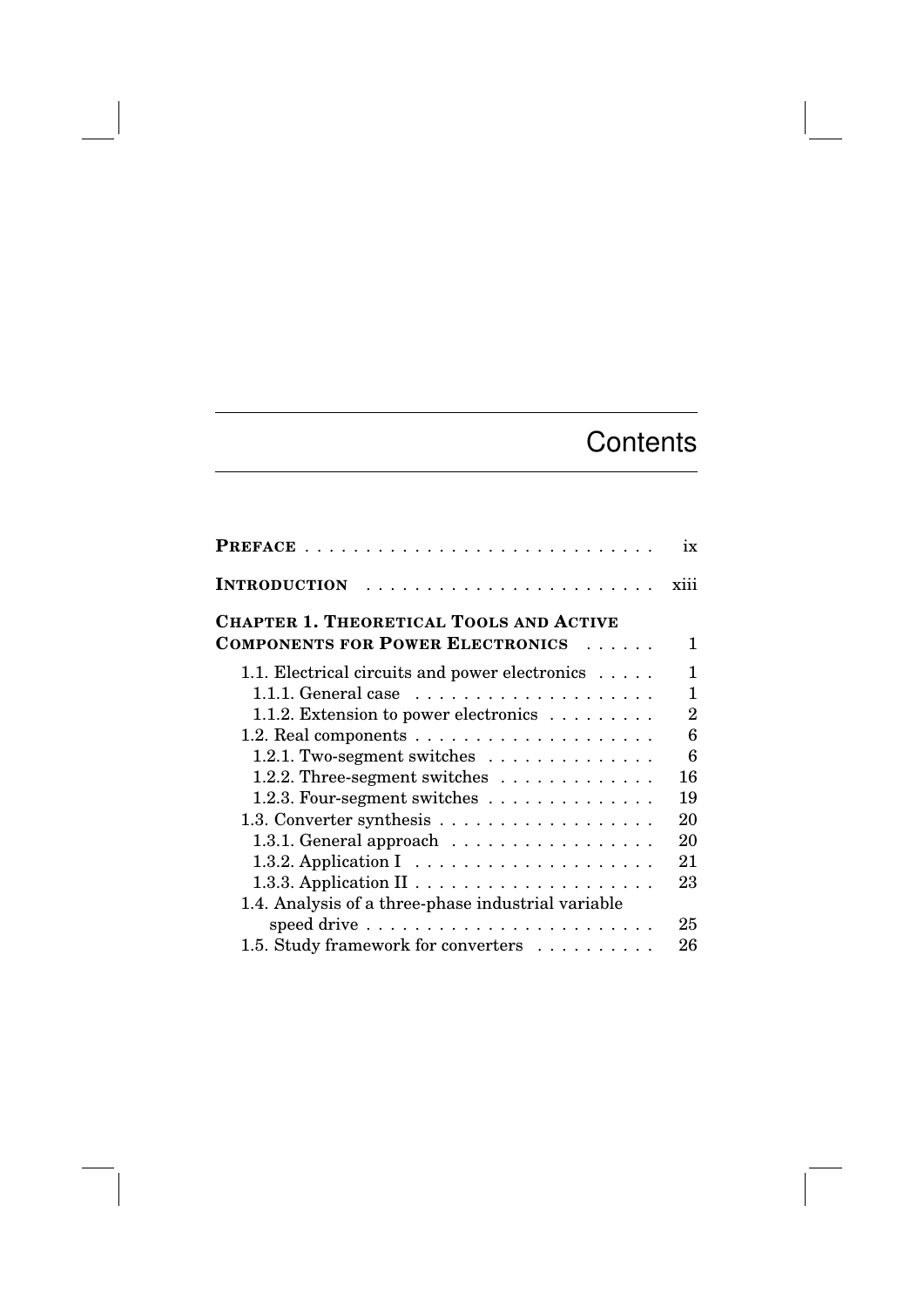vi Power Electronics Applied to Industrial Systems and Transports 1

| <b>CHAPTER 2. THERMICS, PACKAGING AND POWER</b>                         |
|-------------------------------------------------------------------------|
| COMPONENT TECHNOLOGIES<br>29                                            |
| 29<br>2.1. Losses in real components $\dots \dots \dots \dots$          |
| 2.1.1. Notion of conduction losses<br>29                                |
| 30<br>2.1.2. Notion of switching loss                                   |
| 2.2. Semiconductors in power electronics<br>32                          |
| 2.3. Packaging of power electronics components<br>36                    |
| $2.3.1.$ Discrete components $\dots \dots \dots \dots \dots$<br>36      |
| 37                                                                      |
| 2.4. Thermal modeling of components $\dots \dots$<br>39                 |
| 39                                                                      |
| 2.4.2. Steady-state thermal analysis<br>40                              |
| 44                                                                      |
| 2.5. Choosing a heat sink $\ldots \ldots \ldots \ldots \ldots$<br>45    |
| 47<br>2.6. Other types of cooling                                       |
| 2.6.1. Liquid and two-phase cooling $\ldots \ldots \ldots$<br>47        |
| 2.6.2. Active cooling $\ldots \ldots \ldots \ldots \ldots \ldots$<br>49 |
| <b>CHAPTER 3. AUXILIARY CONVERTER CIRCUITS</b><br>51<br>$\sim$          |
| 3.1. Gate control in MOSFET and                                         |
| 51                                                                      |
| 51                                                                      |
| 3.1.2. Controlling a "high side" transistor<br>56                       |
| 60                                                                      |
| 3.2.1. Switching loss in converters<br>60                               |
| 61<br>3.2.2. Reducing turn-on losses $\dots \dots \dots \dots$          |
| 3.2.3. Reducing turn-off losses<br>62                                   |
| 66                                                                      |
| 3.3. Firing control of current switches<br>67                           |
| 3.3.1. Thyristor control<br>67                                          |
| 73                                                                      |
| <b>CHAPTER 4. PASSIVE COMPONENTS -</b>                                  |
| TECHNOLOGIES AND DIMENSIONING<br>75                                     |
| 75                                                                      |
| 4.1.1. Physical composition and electrostatics<br>75                    |